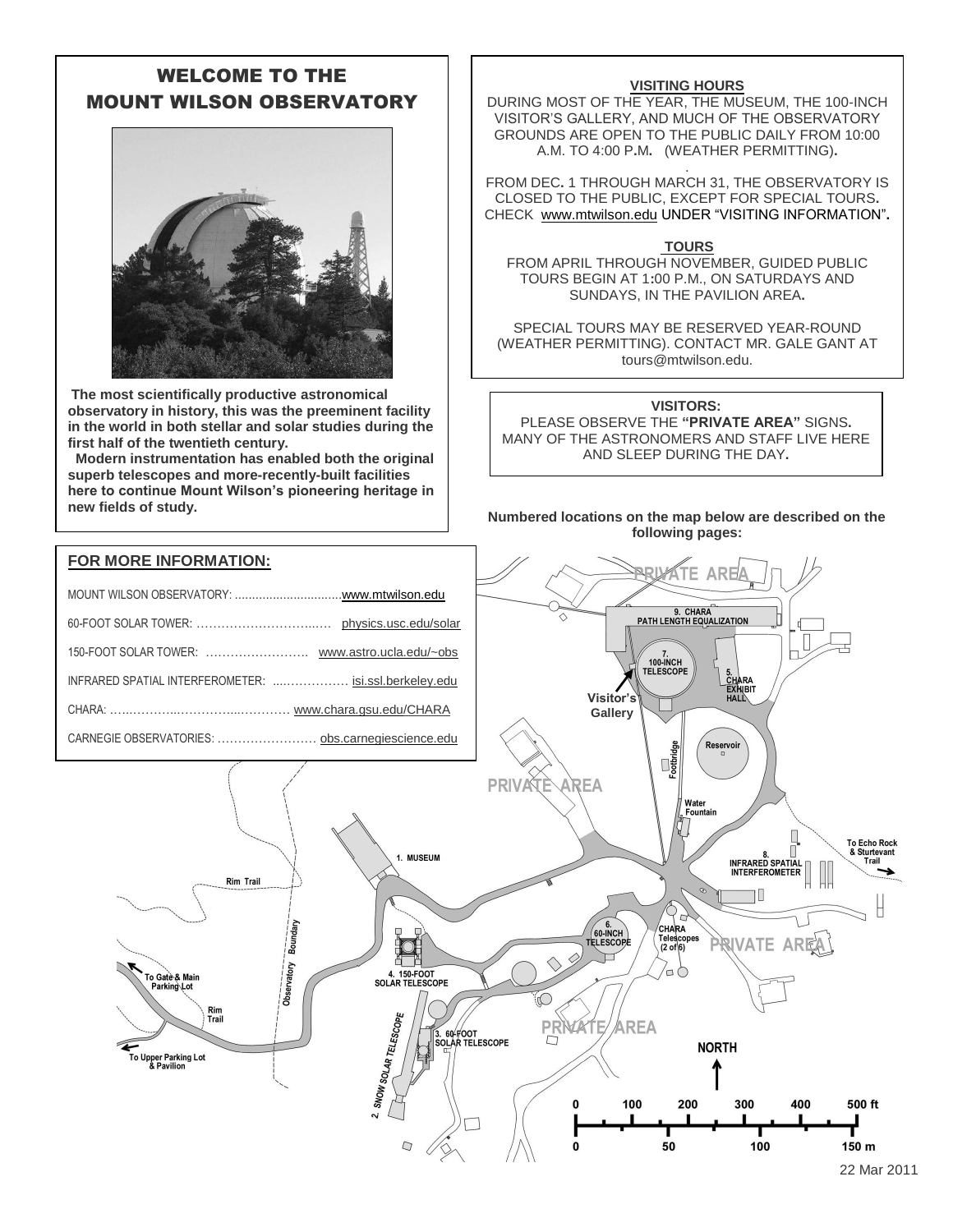# **OBSERVATORY HISTORY**

The Mount Wilson Observatory was founded in 1904 by the newly established Carnegie Institution of Washington (D.C.), under the leadership of George Ellery Hale, who had previously founded the Yerkes Observatory in Wisconsin. He was later largely responsible for Caltech, Palomar Observatory, the Huntington Library, and the Pasadena Civic Center.

 Hale was a pioneer in the "new astronomy" of astrophysics, in which the latest discoveries in physics are applied to studies of the Sun, planets, stars, and Universe. He was especially interested in the Sun, since it is the closest star and by far the easiest to study. The site was originally (until 1919) known as the Mount Wilson Solar Observatory.

 The observatory was built on this site because of the superb "seeing" here, the best in North America. Good seeing means low levels of the image-smearing atmospheric turbulence that also causes stars to appear to twinkle. On a typical night here the stars overhead appear steady, allowing high magnification by the large telescopes. This seeing is not affected by light pollution from the nearby cities.

 The Mount Wilson Institute, a non-profit organization, now operates the observatory under an agreement with the Carnegie Observatories, Pasadena, which still owns the observatory.

 All the components for the original telescopes were laboriously hauled 9 miles from the valley floor, up a narrow, winding dirt road, initially on mule-drawn wagons. That road can still be seen cutting across Mt. Harvard, directly south of the observatory. (Angeles Crest Highway was not built until 1935.)

# **1. ASTRONOMICAL MUSEUM**

 The present museum was built in 1937, replacing an earlier, smaller structure. On display are many of the early high-quality photographs taken through the observatory's telescopes. Note the scale model of the observatory made in the 1920s. Also shown are a fly-ball governor originally used in the clockwork drive that guided one of the telescopes, one of the original mirror-polishing tools, and more. Various diagrams and brochures describe the current activities.

# **2. THE SNOW SOLAR TELESCOPE**

 Originally donated by Helen Snow to the Yerkes Observatory, this horizontal telescope was moved here in 1904. It became the first permanent instrument on Mt. Wilson, and gave the best solar images and spectrographic data up to that time. It is used now primarily for astronomical education.

# **3. THE 60-FOOT SOLAR TOWER**

 Built in 1908, this instrument pioneered vertical telescope layout and was immediately put to good use, when Hale discovered magnetic fields in sunspots (the first magnetic fields found outside the Earth). It is operated today by the University of Southern California (USC) for studies of helioseismology, improving our understanding of the interior of the Sun.

#### **4. THE 150-FOOT SOLAR TOWER**

 Built in 1910, this telescope remained the largest such instrument in the world until 1962. It uses a novel towerwithin-a-tower construction to minimize wind-caused vibration. Many types of solar research have been conducted here. Daily hand drawings of sunspots and their magnetic fields began in 1917 and continued today, providing a valuable uninterrupted record for researchers. The instrument, now operated by the University of California, Los Angeles (UCLA), is used primarily for recording the magnetic field distribution across the Sun's face several times a day. Analysis of these measurements over the long term is another invaluable tool in predictions of solar activity.

#### **5. CHARA EXHIBIT HALL**

 Attached to the main CHARA office and control building near the 100-inch dome, this hall features attractive displays describing the operation and early results of the CHARA stellar interferometer array. These include diagrams of the optical system as well as detailed images of the surfaces of stars produced from analysis of the optical "fringes" produced by the interferometer.

 The centerpiece of the exhibit hall is the world's first stellar interferometer, the 20-foot beam interferometer that was designed by Albert Michelson, the Nobel-Prize-winning physicist. It was installed periodically on top the 100-inch telescope between 1920 and 1930. Its resolution was adequate to measure the diameters of seven large stars (Betelgeuse, Arcturus, etc,). This pioneering instrument was the direct ancestor of modern interferometers such as CHARA and ISI.

# **6. THE 60-INCH TELESCOPE**

 This revolutionary telescope was completed in 1908. It quickly showed that large silver-on-glass reflectors were practical, establishing the basic design for future observatory telescopes. Its 5-foot-diameter mirror made it the largest telescope in the world until 1917.

 Designed to operate in several different optical configurations to allow various types of research, it was the first large telescope built primarily for photographic and spectrographic use. One early accomplishment among many was the first measurement of the Milky Way galaxy's size and our position in it.

 Used for visual observing, the 60-inch provides an amazing experience. Currently the 60-inch is used by private groups such as amateur astronomers, family groups, schools, etc. Full nights or half nights may be scheduled through the Mount Wilson Institute.

# **ADAPTIVE OPTICS**

One of the most important techniques in modern astronomy is that of adaptive optics, which uses a small deformable mirror to correct for atmospheric distortion, providing about ten times the usual image resolution. The 60-inch telescope used an early version of this technique between 1992 and 1995, and proved its practicality. Two improved systems followed and were installed on the 100-inch where they were used for several years. Such systems are now relatively common on large telescopes.